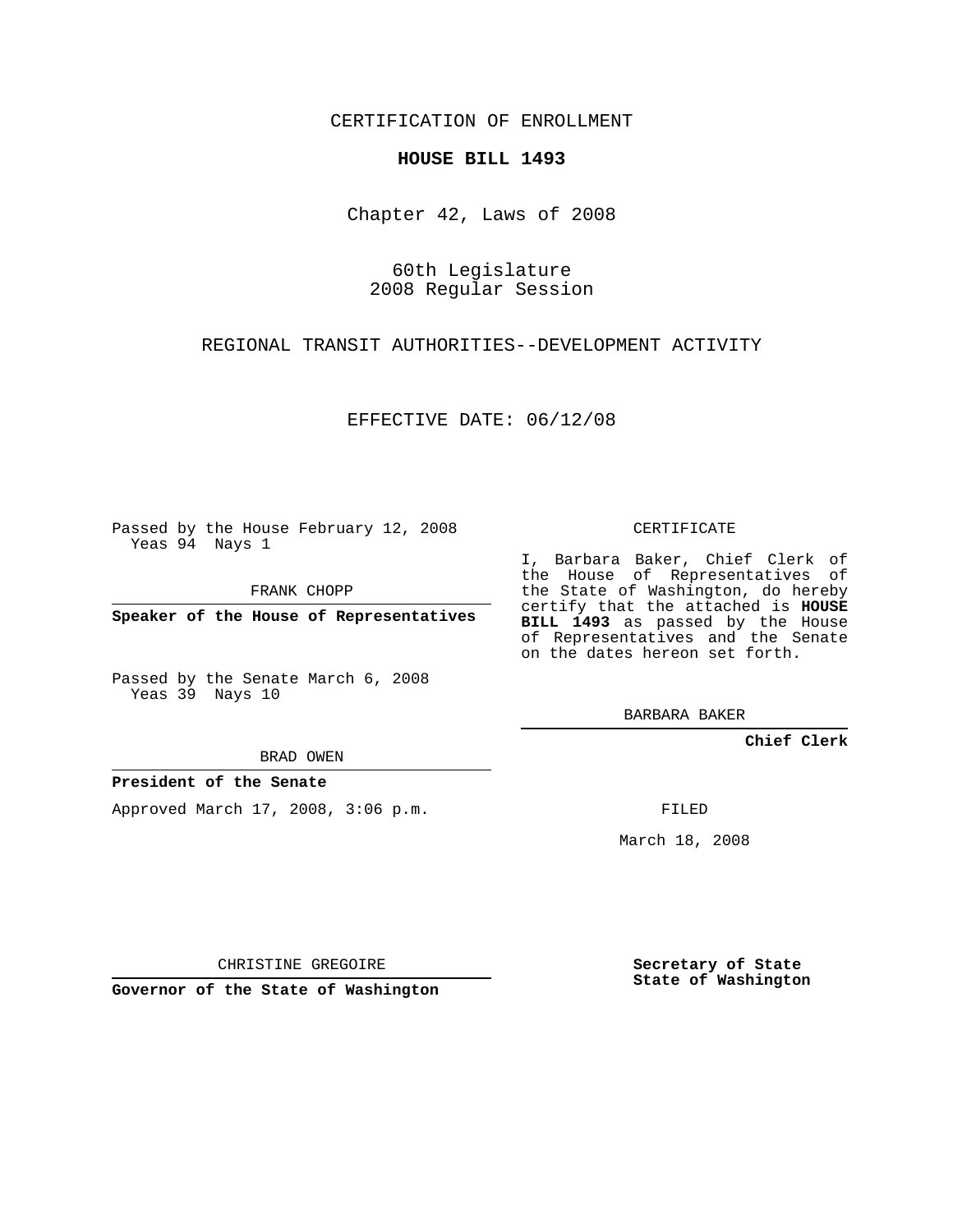## **HOUSE BILL 1493** \_\_\_\_\_\_\_\_\_\_\_\_\_\_\_\_\_\_\_\_\_\_\_\_\_\_\_\_\_\_\_\_\_\_\_\_\_\_\_\_\_\_\_\_\_

\_\_\_\_\_\_\_\_\_\_\_\_\_\_\_\_\_\_\_\_\_\_\_\_\_\_\_\_\_\_\_\_\_\_\_\_\_\_\_\_\_\_\_\_\_

Passed Legislature - 2007 Regular Session

**State of Washington 60th Legislature 2008 Regular Session**

**By** Representatives Hudgins, Simpson, Jarrett, B. Sullivan, Rodne, McCoy, Sells and Kenney

Read first time 01/22/2007. Referred to Committee on Transportation.

 AN ACT Relating to clarifying the definition of development activity with regard to regional transit authorities; and amending RCW 82.02.090.

BE IT ENACTED BY THE LEGISLATURE OF THE STATE OF WASHINGTON:

 **Sec. 1.** RCW 82.02.090 and 1990 1st ex.s. c 17 s 48 are each amended to read as follows:

 Unless the context clearly requires otherwise, the following definitions shall apply in RCW 82.02.050 through 82.02.090:

 (1) "Development activity" means any construction or expansion of a building, structure, or use, any change in use of a building or structure, or any changes in the use of land, that creates additional 12 demand and need for public facilities. <u>"Development activity" does not</u> 13 include buildings or structures constructed by a regional transit authority.

 (2) "Development approval" means any written authorization from a county, city, or town which authorizes the commencement of development activity.

 (3) "Impact fee" means a payment of money imposed upon development as a condition of development approval to pay for public facilities